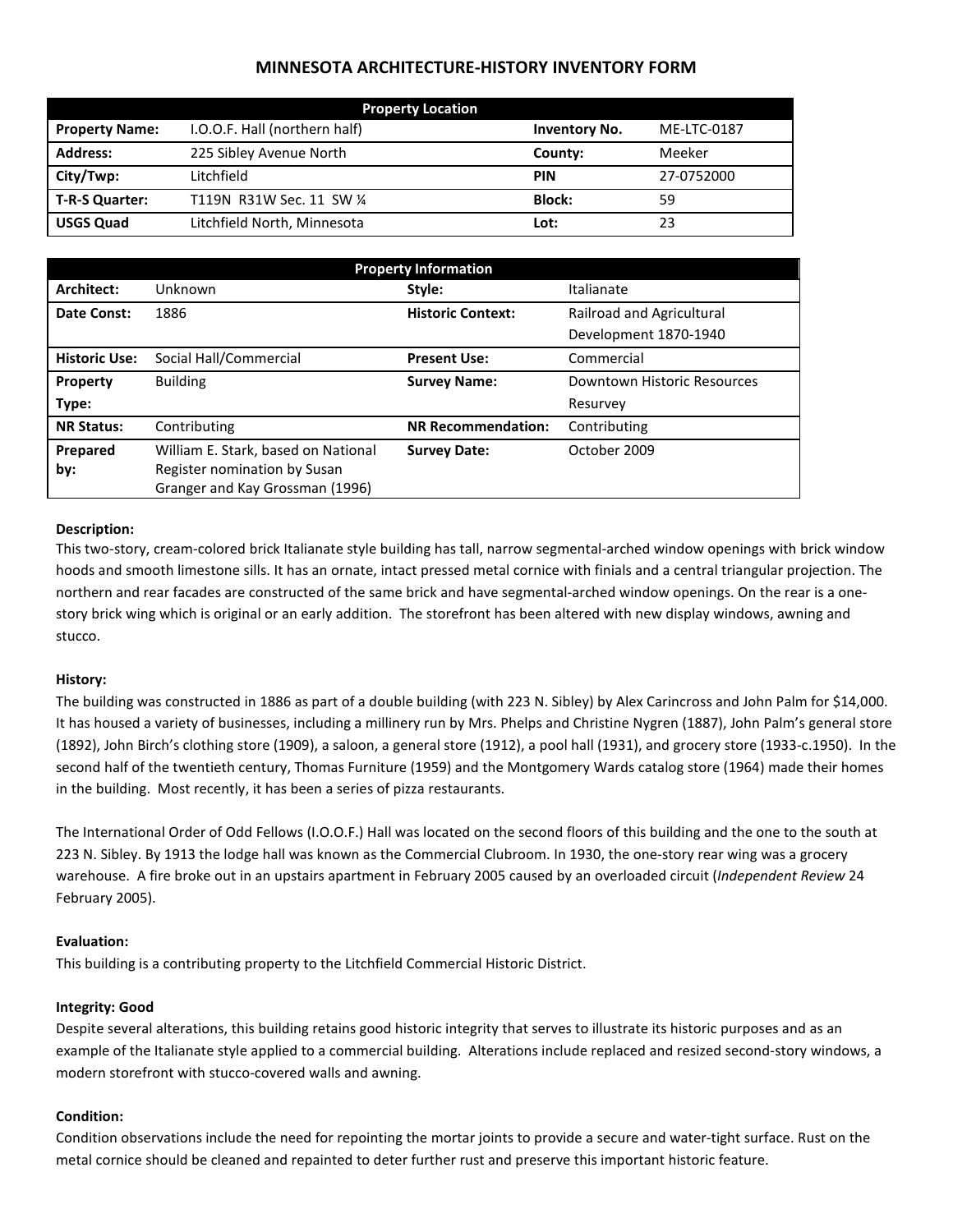

Facing W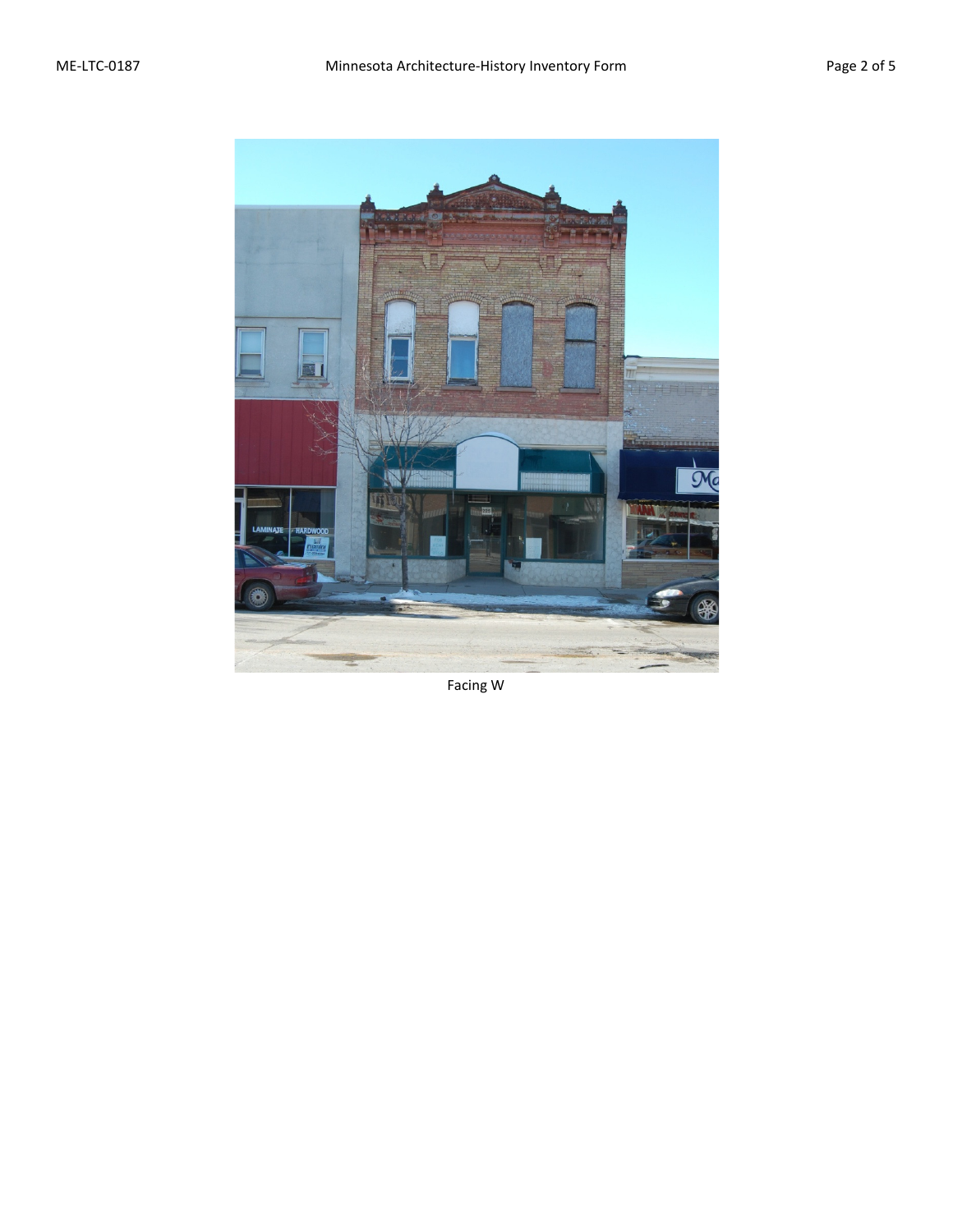

Facing SE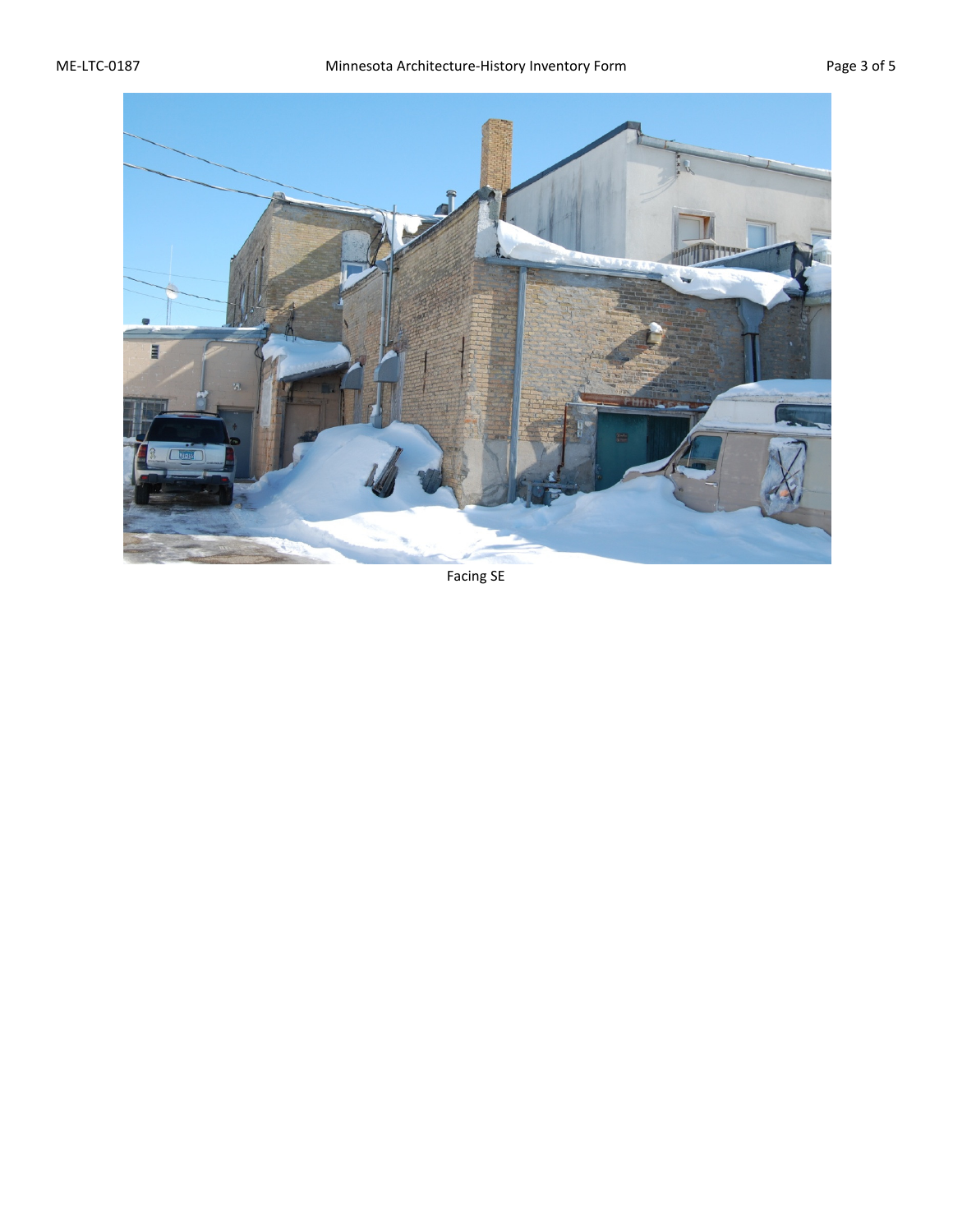